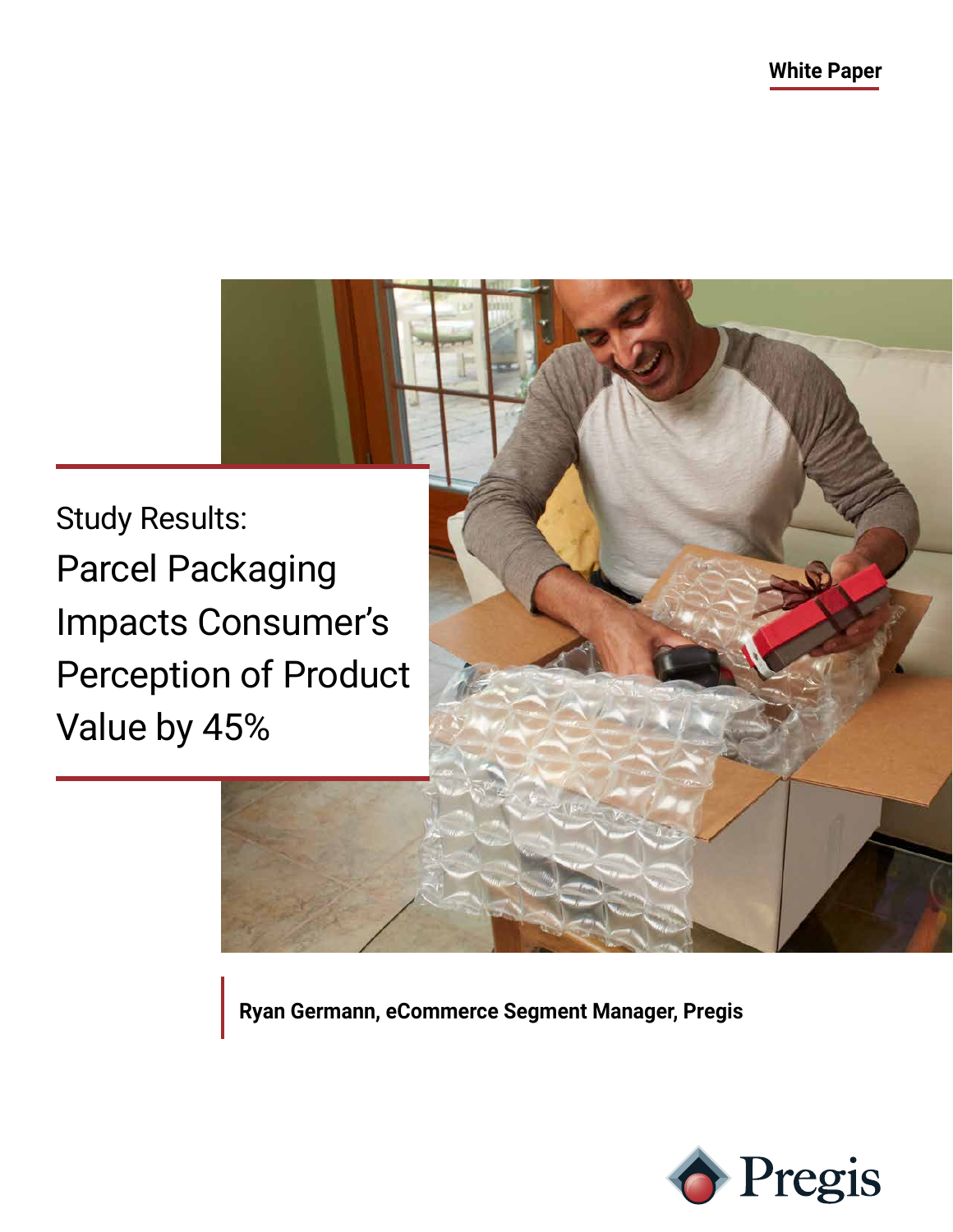In the first ever study of its kind, Pregis partnered with the University of Wisconsin, to understand the link between consumers' unboxing experience and the perception of product value. The objective was to understand how different protective packaging mediums influenced pricing perception and emotions experienced when unboxing.

As retail continues to shift from physical stores to digital, the unboxing experience in consumers' homes is replacing the store experience. Over the years, the retail store experience has become a science which includes branding, placement, merchandising, personalized service, music and even scent. But many retailers have failed to replicate that euphoric in-store experience with home delivery – which puts customer lifetime value at risk. The study results demonstrate how parcel packaging choices are major influencers in delivering a customer experience which elevates the value of the product and brand.

# **Study methodology**

The study was conducted at the University of Wisconsin in consultation with Page Moreau, professor of marketing. There were 60 participants, split into two cells of 30 each. The study participants ranged in age from mid-20s to late 30s—a desirable demographic for online retailers.

Each participant was instructed to unbox the same product. A bamboo bowl was selected because its pricing can vary considerably. The bowl used in the study had a retail price of \$25, but a simple online search shows results for similar products ranging from \$15 to \$200. The participants were unaware of the actual cost of the bowl, so that we could capture their perception.

It's important to note that early in the study, the participant's attention was directed to the product only; it was imperative to not precondition them to factor in the packaging components this early in the study.

While both groups of 30 unboxed the same product, each group had different packaging. Participants only saw their own packaging and were not aware that there was a different option. One package is best described as "economy" – plain brown box with white polystyrene foam for inside protection and clear carton sealing tape. The other packaging would be considered "premium" with a white box, clear inflated hybrid cushioning featuring a square pattern to protect the contents, soft white foam wrapped around the bowl with a "thank you" sticker and white carton sealing tape on the exterior.

After the unboxing experience, participants were asked to complete a survey which focused on the following areas – price expectations, likelihood to gift, unboxing emotions, packaging description and to identify the retail outlet that the package most likely came from.

After completing the exercise, the data revealed some very compelling insights.

#### **Price expectations**

The statistics powerfully reflect the difference between receiving the same bowl in premium vs. economy packaging. The premium group was willing to pay \$27.77 for the bowl, but they expected the retail price to be even higher at an average of \$49.07. (Because consumers generally are more accurate in predicting behavior of others than themselves, we phrased the price expectation question both ways.) The willingness to pay reflected by the "economy packaging" participants was only \$21.30, a 30% lower price point. Conversely, the **expected retail price noted by the premium group was a significant difference of 45% higher!**



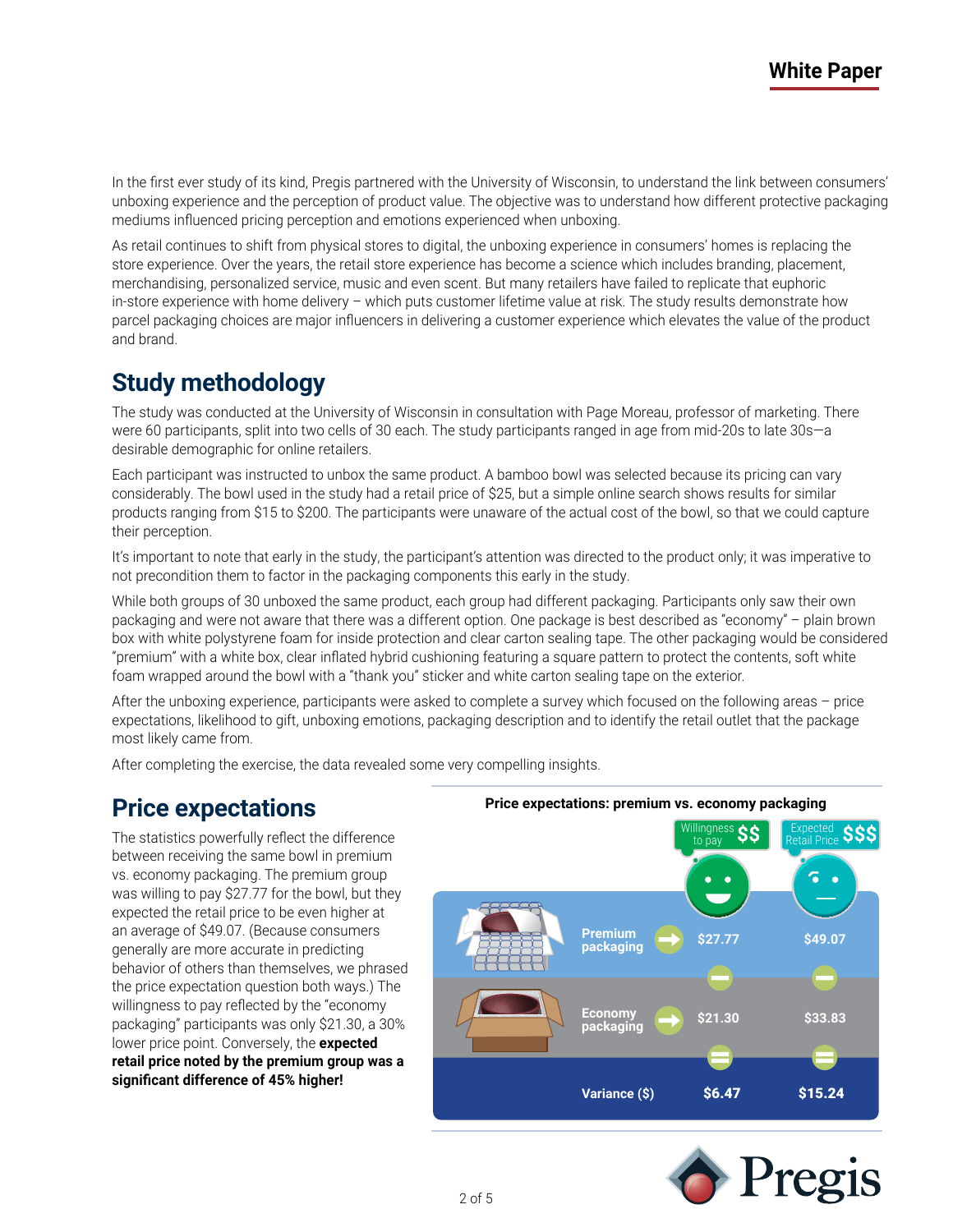# **Gift giving: packaging matters**

Consumers are not only increasing the number of things they buy for themselves online, but they are also turning to ecommerce for gift giving. The occasion can be anything from a birthday to a wedding, but what is consistent is the desire for the recipient to have a positive unboxing experience and an equally positive reaction to the gift that was sent.

The survey participants were asked on a scale of 1 to 7, how likely they would be to gift their product/package combination. The group that had the premium package gave an average response of 4.2. The economy group came in at 3.6. **That's a 15% difference, which retailers would view as a significant competitive advantage in the customer acquisition war.** 



## **Emotions**

As consumers, we intuitively know that emotions are connected with a buying experience. But for the most part, companies rarely factor them into protective packaging decisions. The "emotional" responses are a strong indicator of why we need to pay more attention.

We asked, "Think back to when you first unboxed the product, and describe your feelings on the following scale." Again, we used a seven point scale with 1 indicating "not at all" for that particular emotion and 7 indicating "very much." Let's look at each emotion individually.



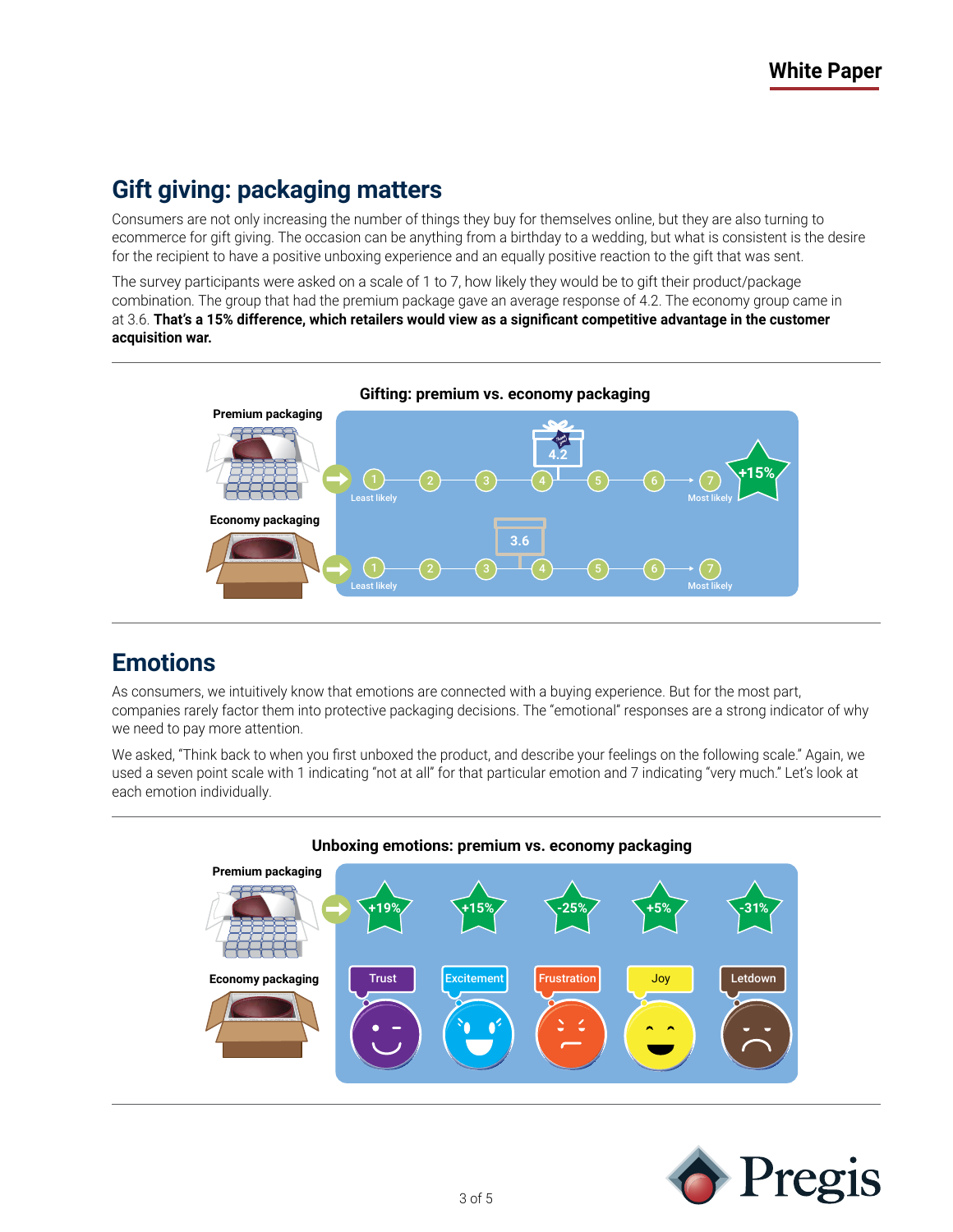**Trust.** The premium package ranked 4.4 for trust, with the economy package logging 3.7. Participants in the premium packaging group gave "their" package a 19% higher score.

**Excitement.** The "premium" group averaged 4.8 points for excitement, compared to 4.1 for the "economy" group. The premium packaging recipients were 15% more excited to receive their package.

**Frustration.** There was a 25% higher indication of frustration from the economy group (2.4 points) vs. the premium group (1.8 points).

**Joy.** The point scale results were closer for this attribute with the premium packaging respondents logging 5% more "joy." Letdown. There was a significant 31% higher "letdown" emotion identified by the economy group over the premium group.

The key takeaway from this section is **the parcel packaging choices significantly impact consumers' unboxing emotions.**

## **Packaging perception**

What do packaging choices convey about a company and its products? Is it attractive and prestigious or does it just look cheap. Here's what the study uncovered.

Attractive. Premium packaging is a clear differentiator, scoring 76% higher on the attractive scale.

**Prestigious.** Premium also scored an impressed 56% higher than economy on the "prestigious" attribute.

Cheap. The premium package product was perceived as having greater value than the product in the economy packagea difference of 32% between the groups.

#### **Which retailer sold the product/package?**

The study also wanted to uncover "the likelihood" of the premium or economy package coming from a specific retailer. The intent was to determine if there was a link between packaging and brand perception. Based on the product/ package combination, we asked the participants to indicate which retailer they thought sold it. We selected five different recognizable retailers to represent distinct subcategories: Leading E-commerce Retailer, High-end Retailer A and High-end Retailer B (both specializing in home goods), Mass Merchandiser and Value Retailer.

The respondents which were given the premium package, felt that there was a 5.1 and a 5.0 likelihood (on a 7 point scale) that the product came from High-end retailer A and B, respectively. Conversely they scored the Mass Merchandiser at 3.7 and the Value Retailer at 2.7, clearly not associating a premium appearance with either of those two companies.

The economy packaging respondents also provided predictable responses. They scored the Mass Merchandiser and Value Retailer equally at 4.3 indicating that their package more than likely came from one of those retailers. They thought there was less of a chance that it came from High-end Retailer A or B, scoring those 3.5 and 3.7, respectively.

The responses were closer when it came to the Leading E-Commerce Retailer. The premium group said the likelihood of the package coming from the E-Commerce Retailer was 3.6, while the economy group indicated 3.9, a 7% difference.

It's also important to look at the results in terms of percentages. For example, the premium group had a strong perception that their packaged product came from High-End Retailer A. In fact, there was a 41% difference between the premium group's perception vs. the economy group.

On the opposite spectrum, 35% fewer premium group respondents thought that their product came from the Value Retailer, than did the economy group.

The takeaway is clear. **How the exact same product is wrapped has a significant impact on how its value is perceived.**